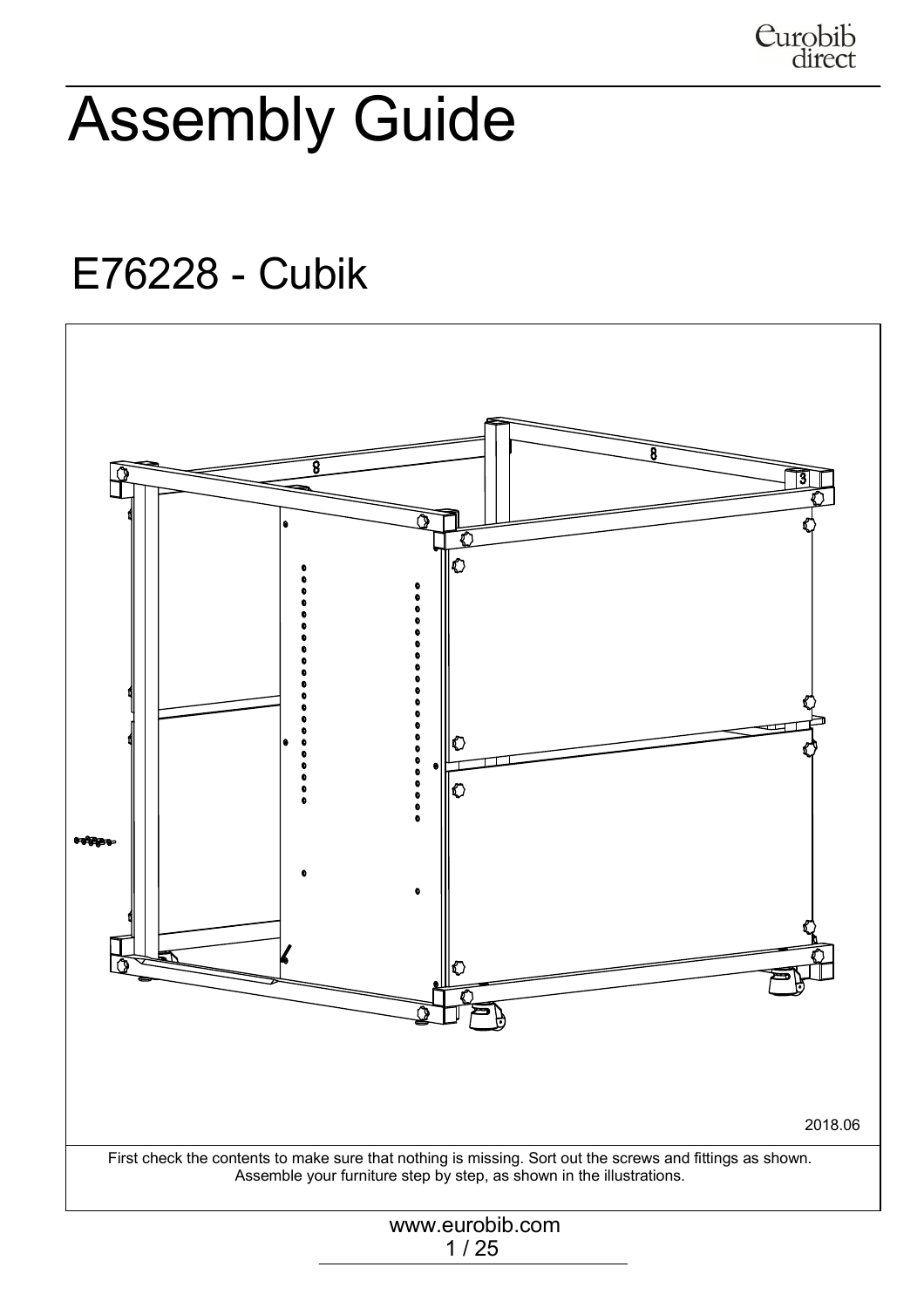**1 x O** E7622810

**1 x P** E7622811



www.eurobib.com 2 / 25

**1 x R** E7622813

**1 x S** E7622812

**1 x Q** E7622814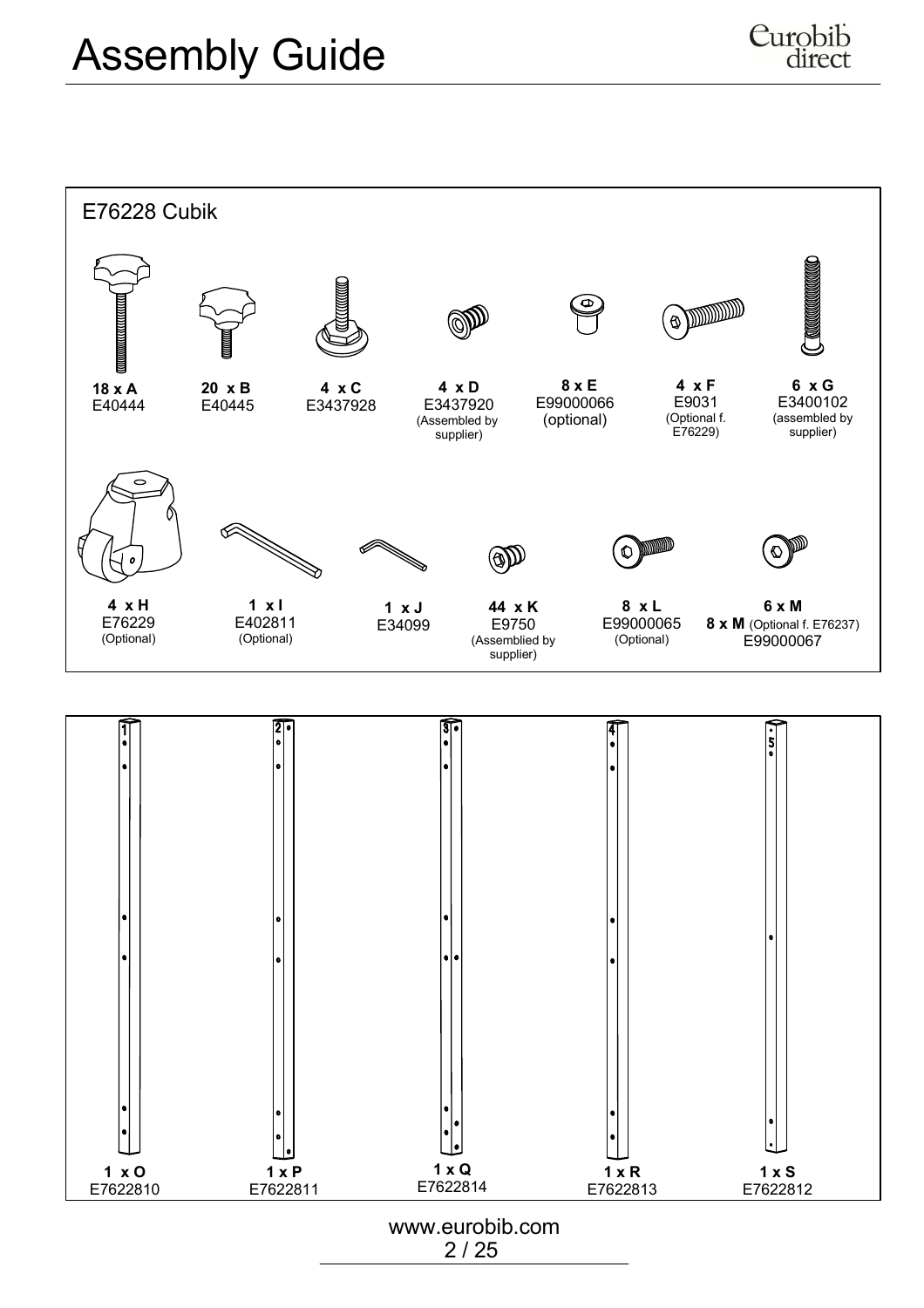

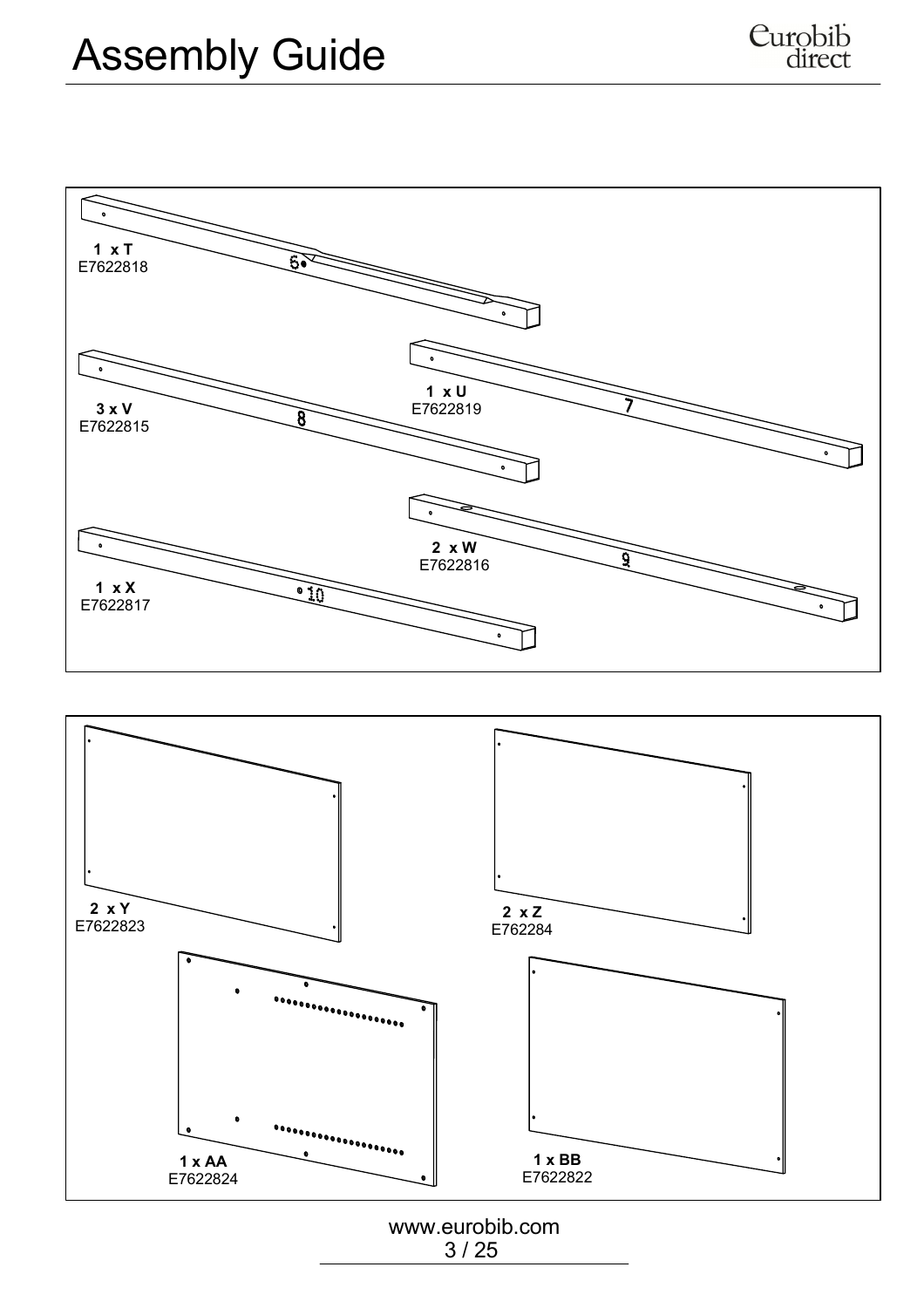



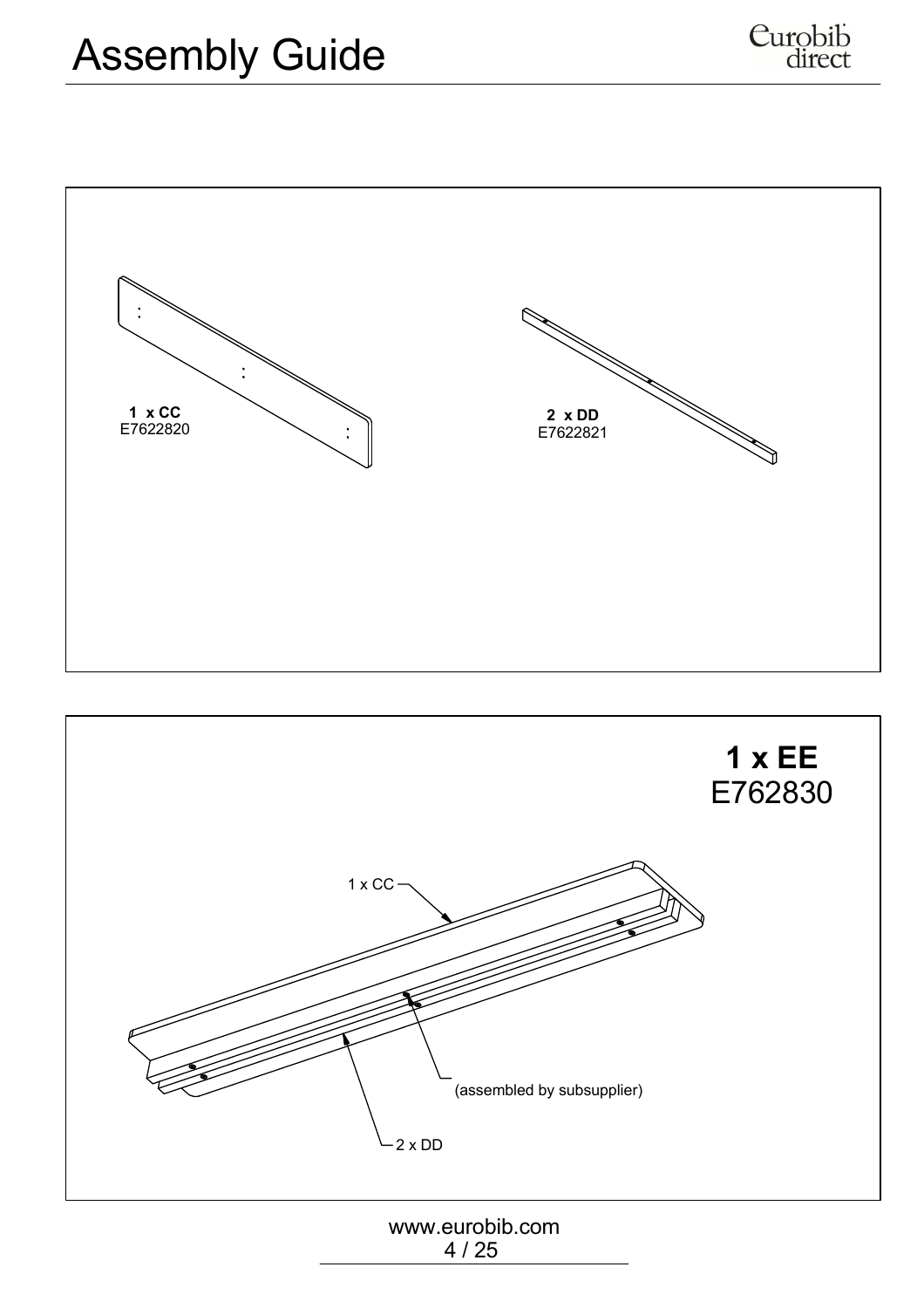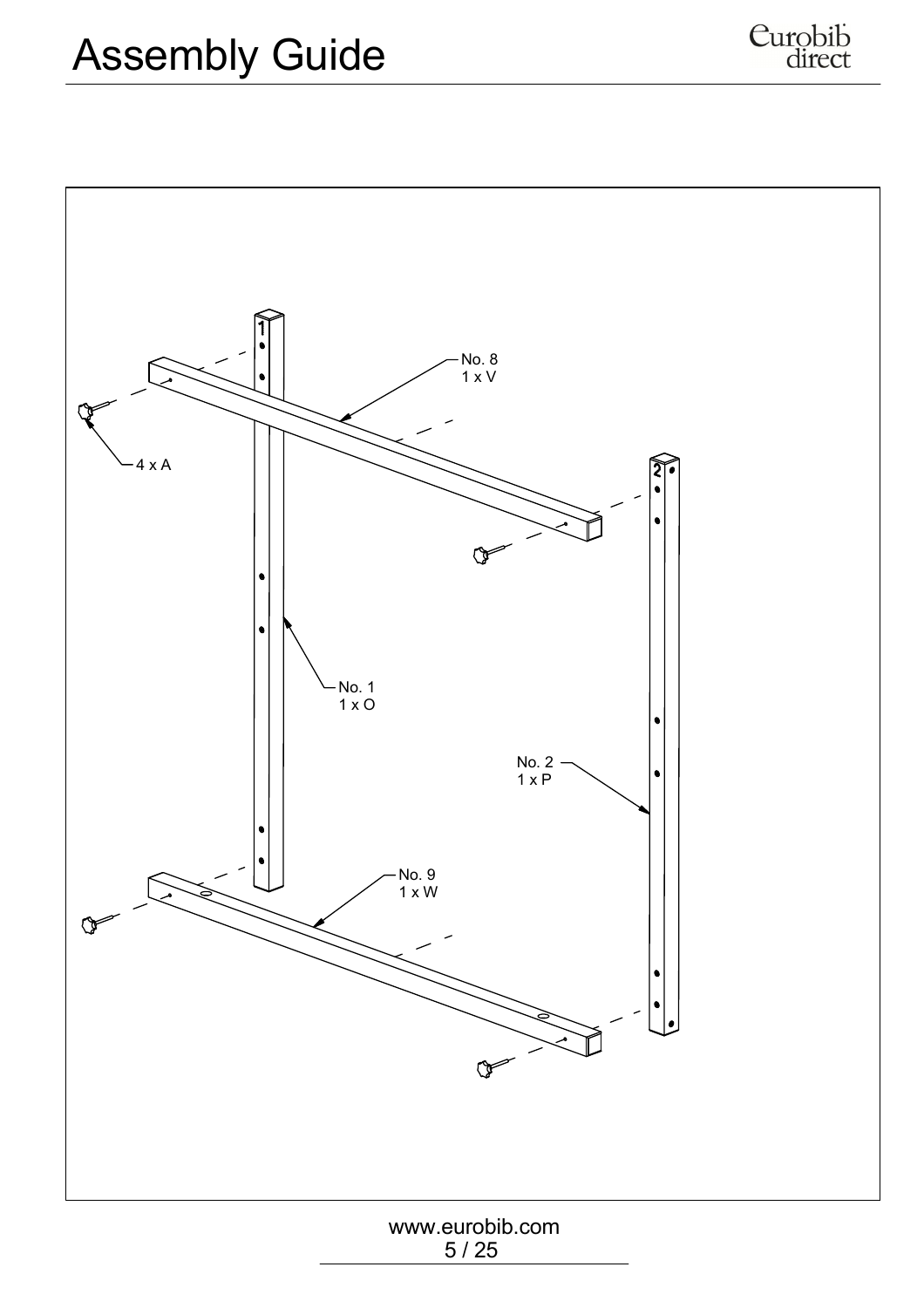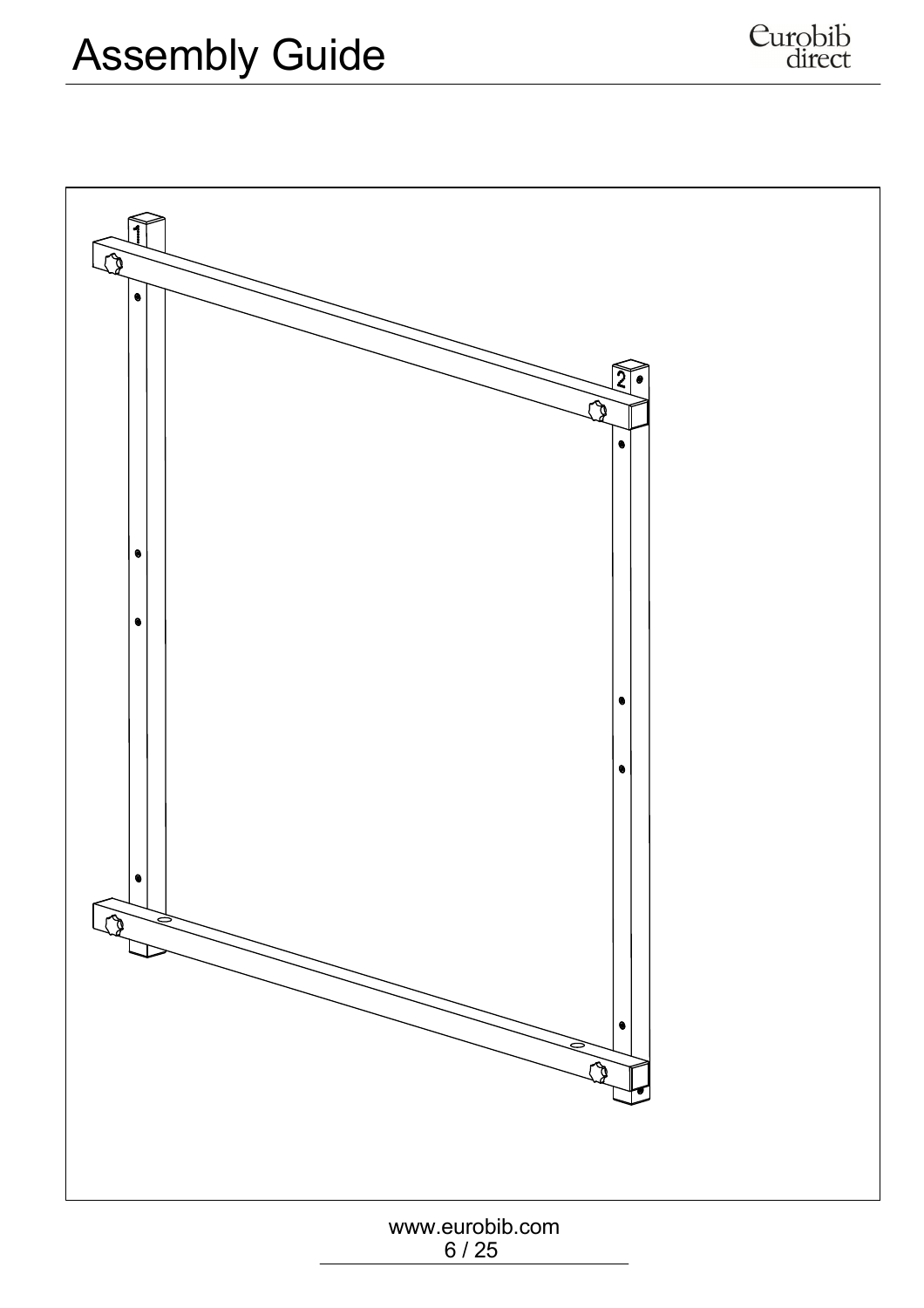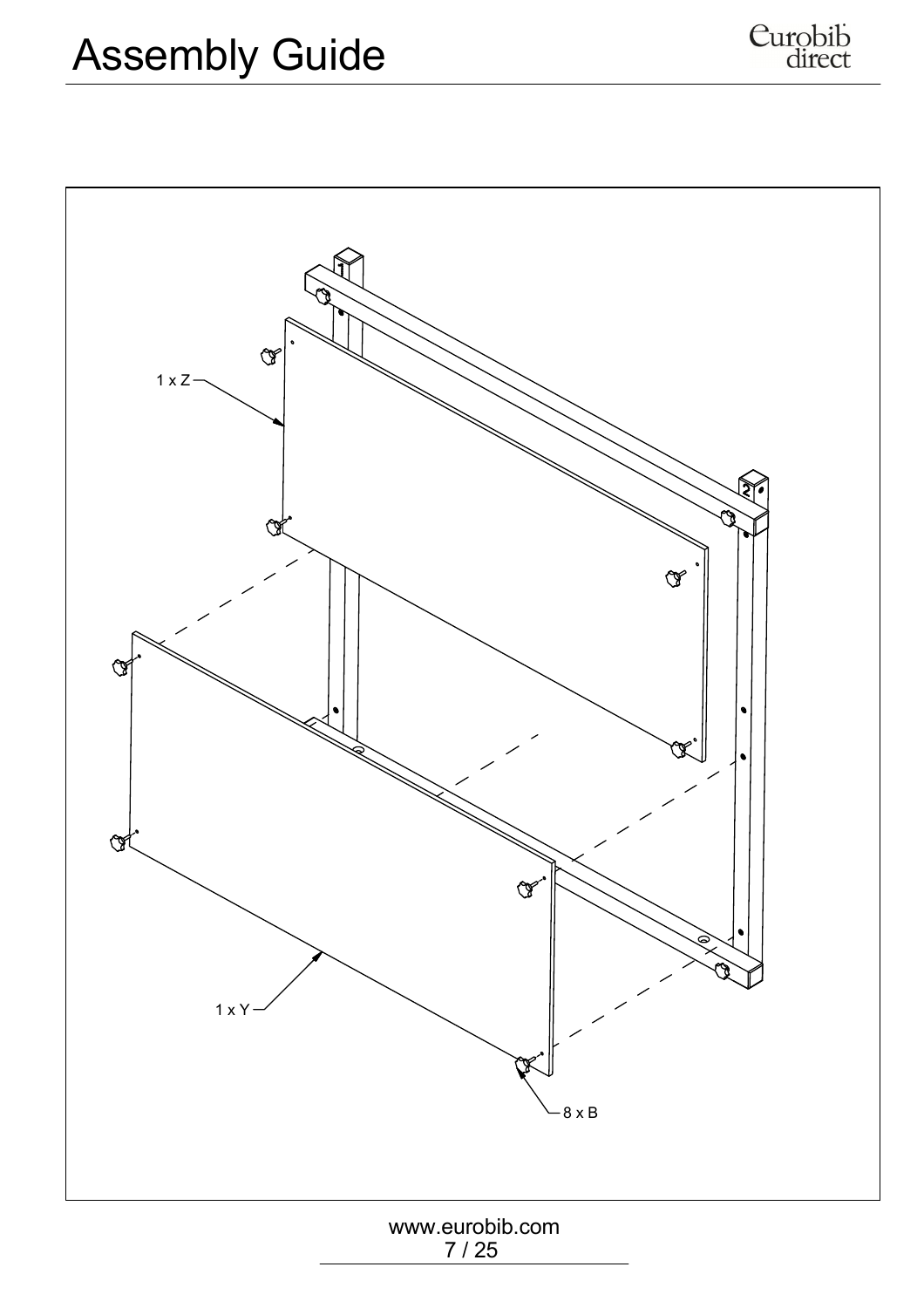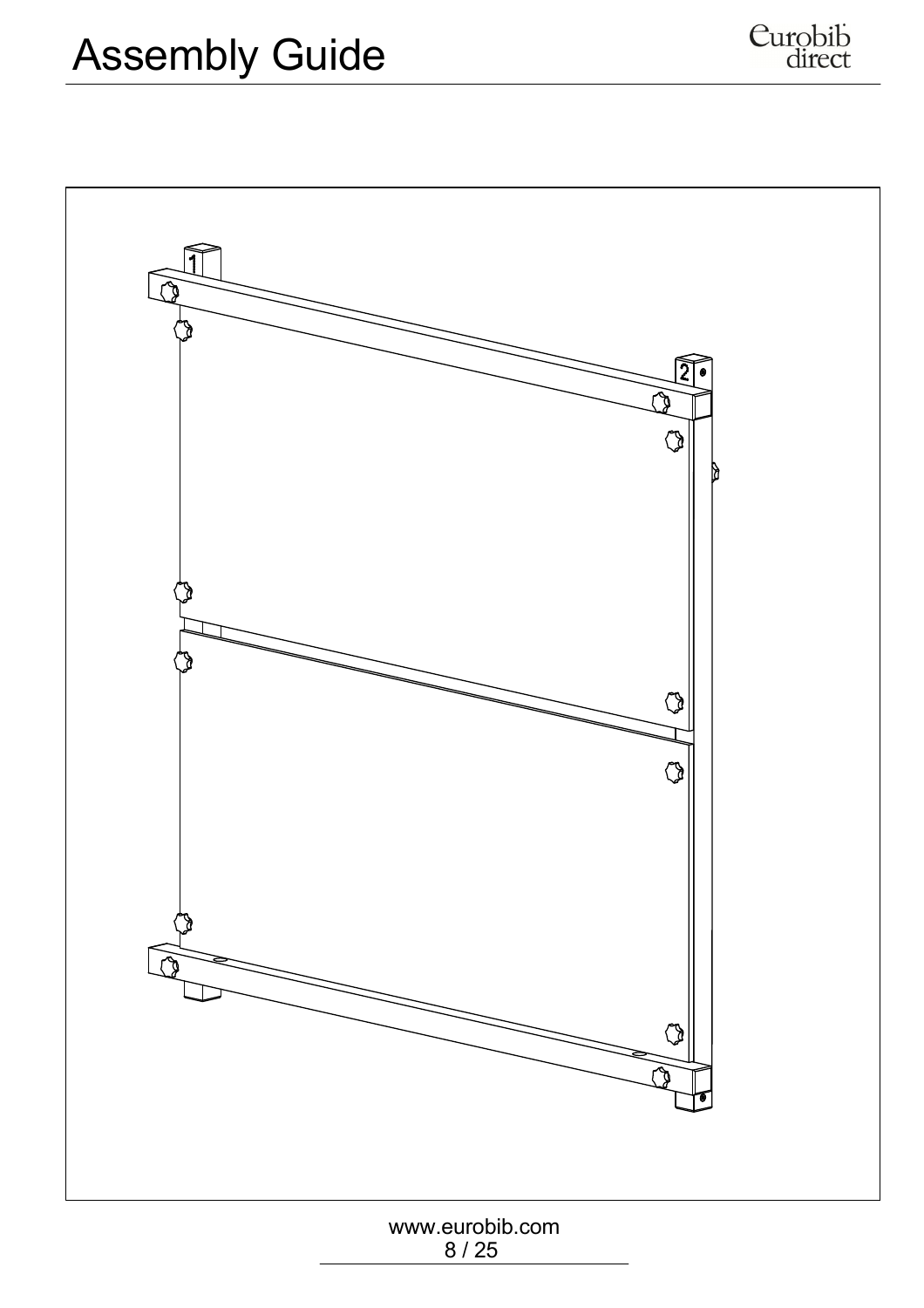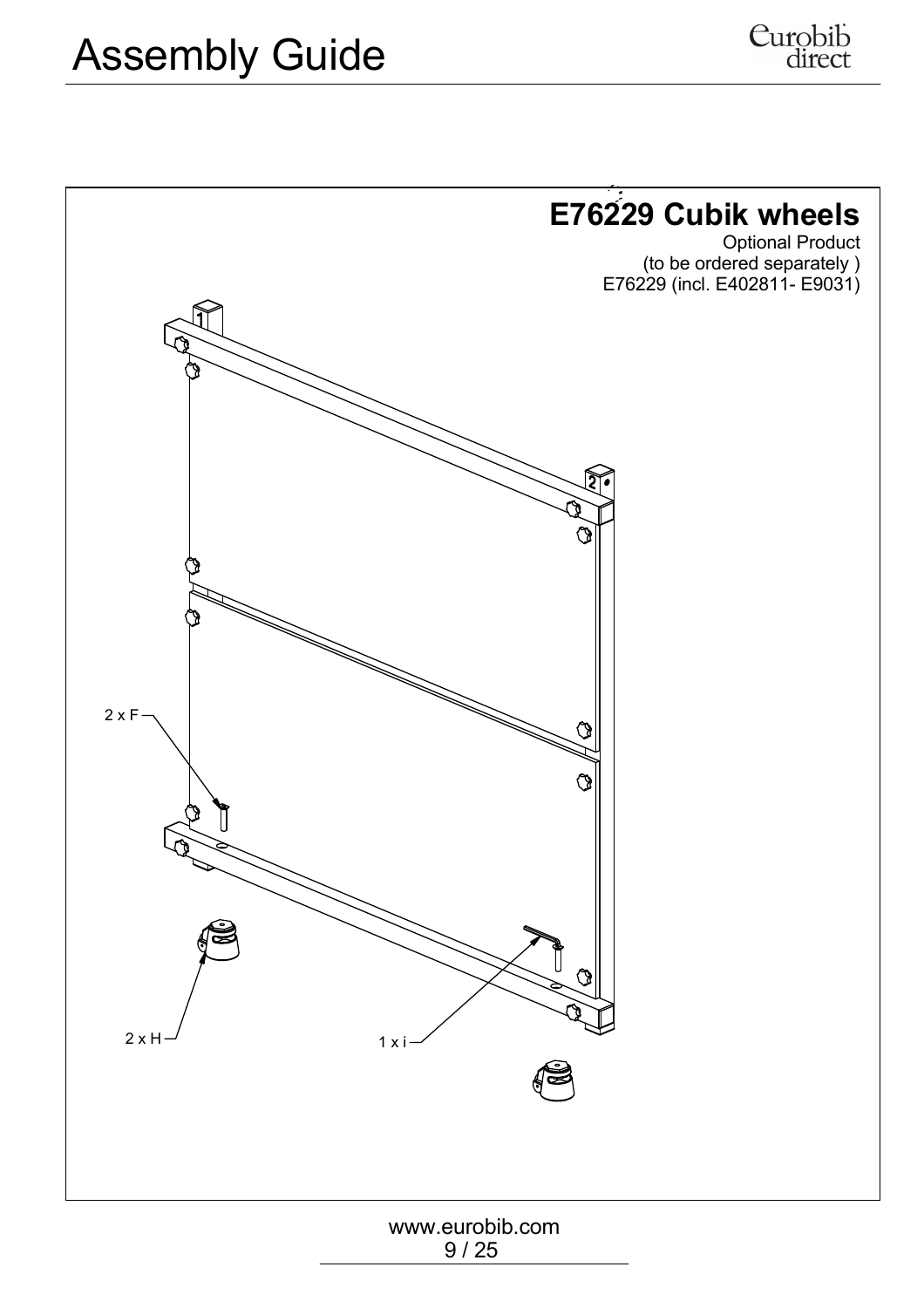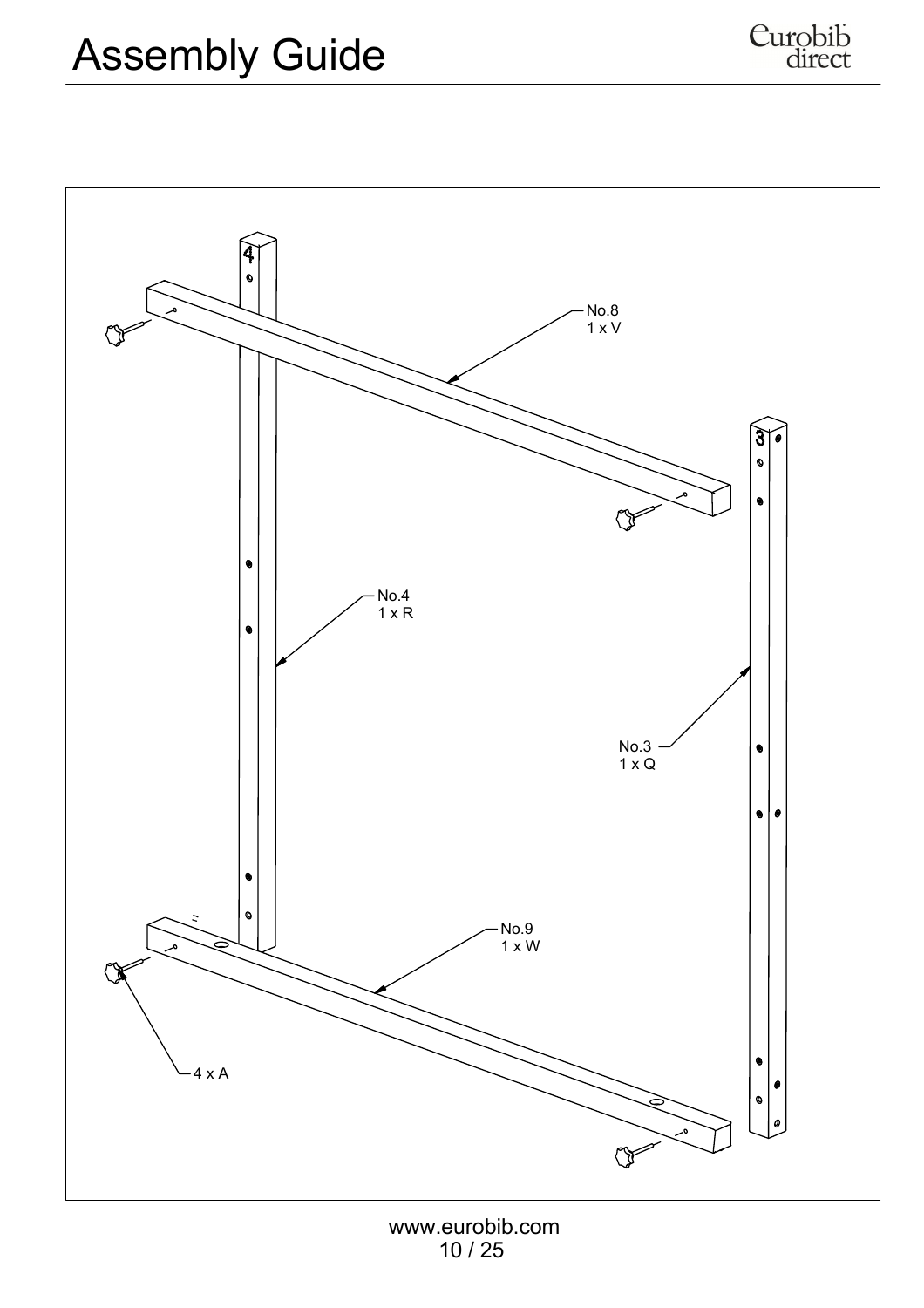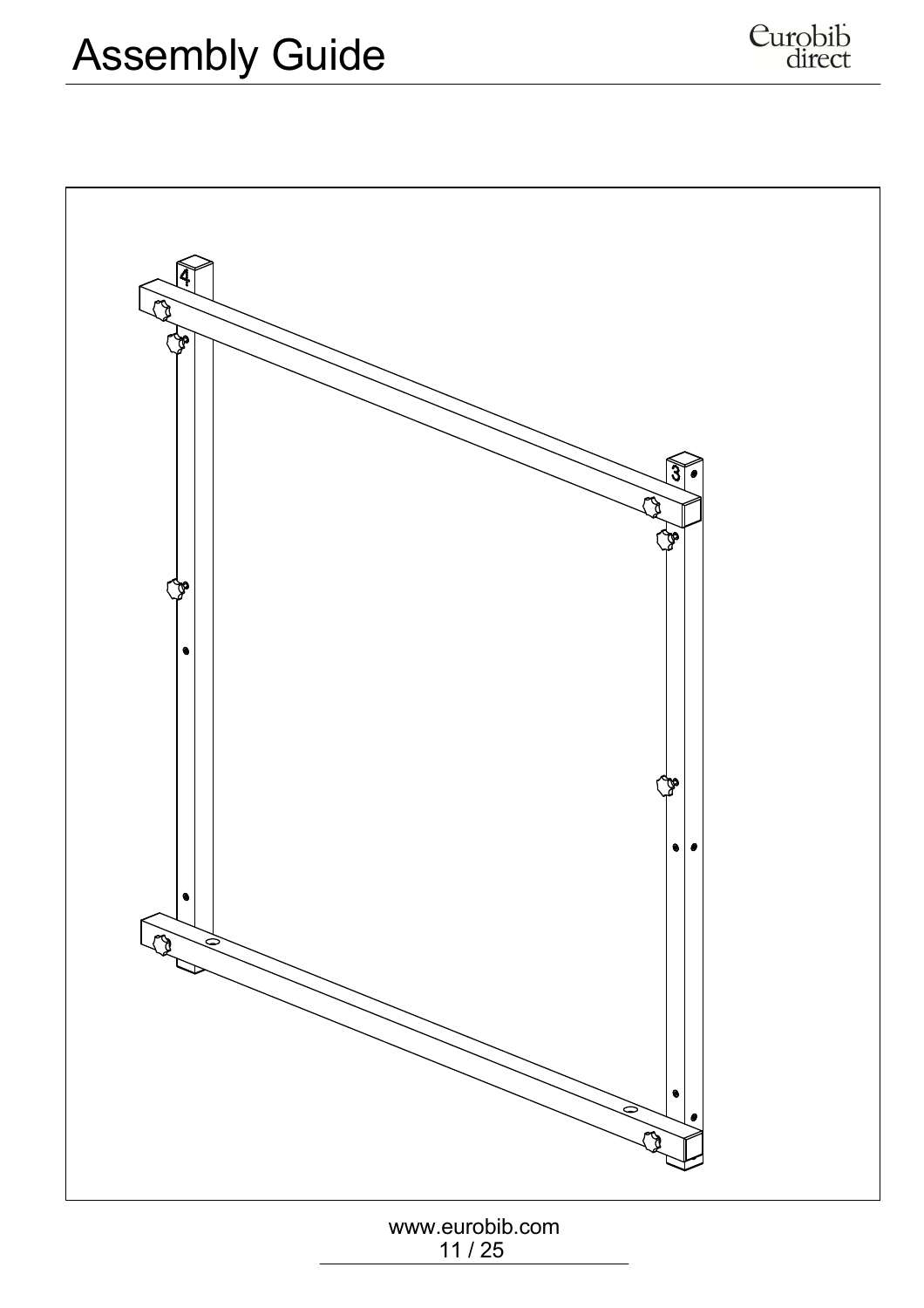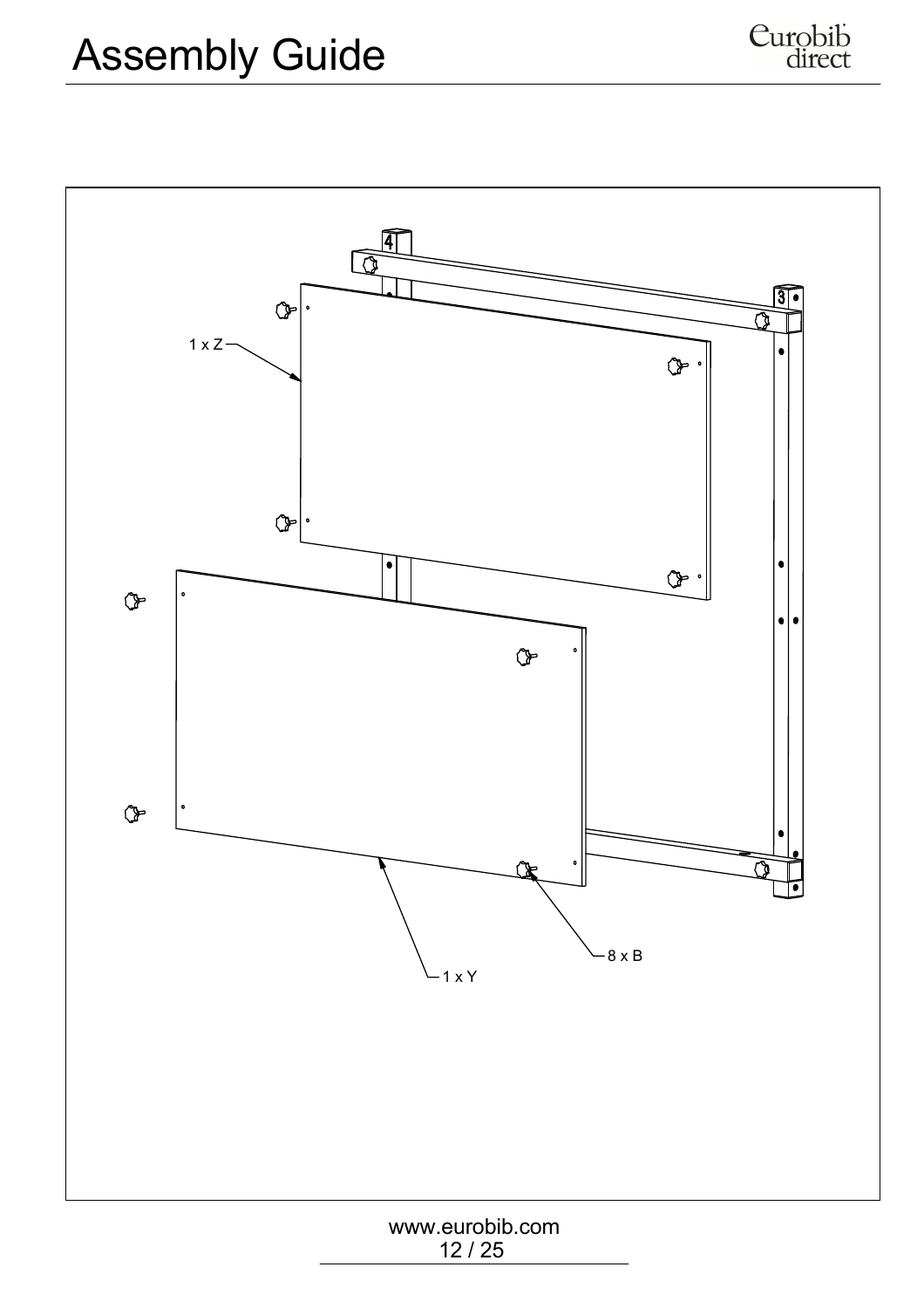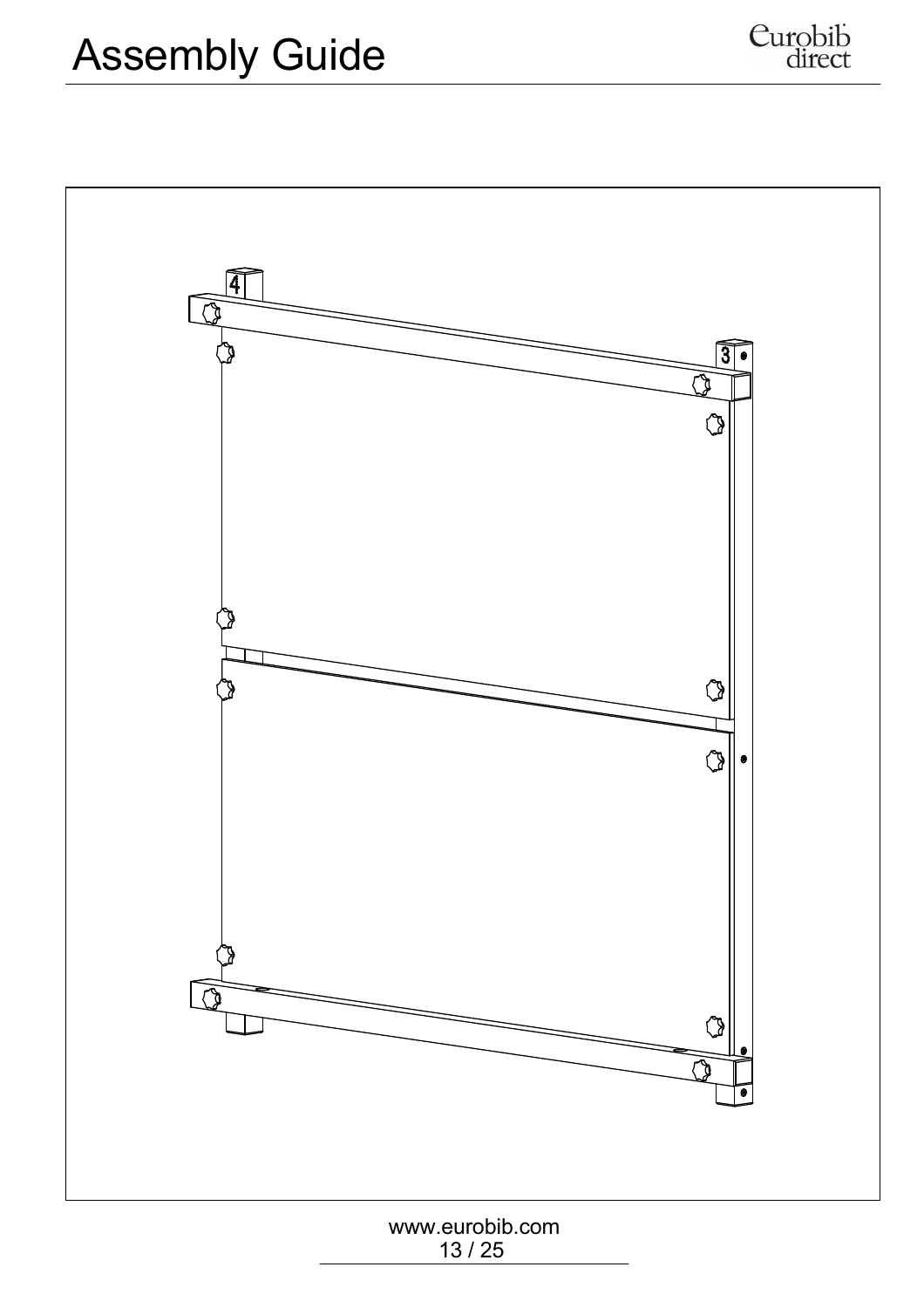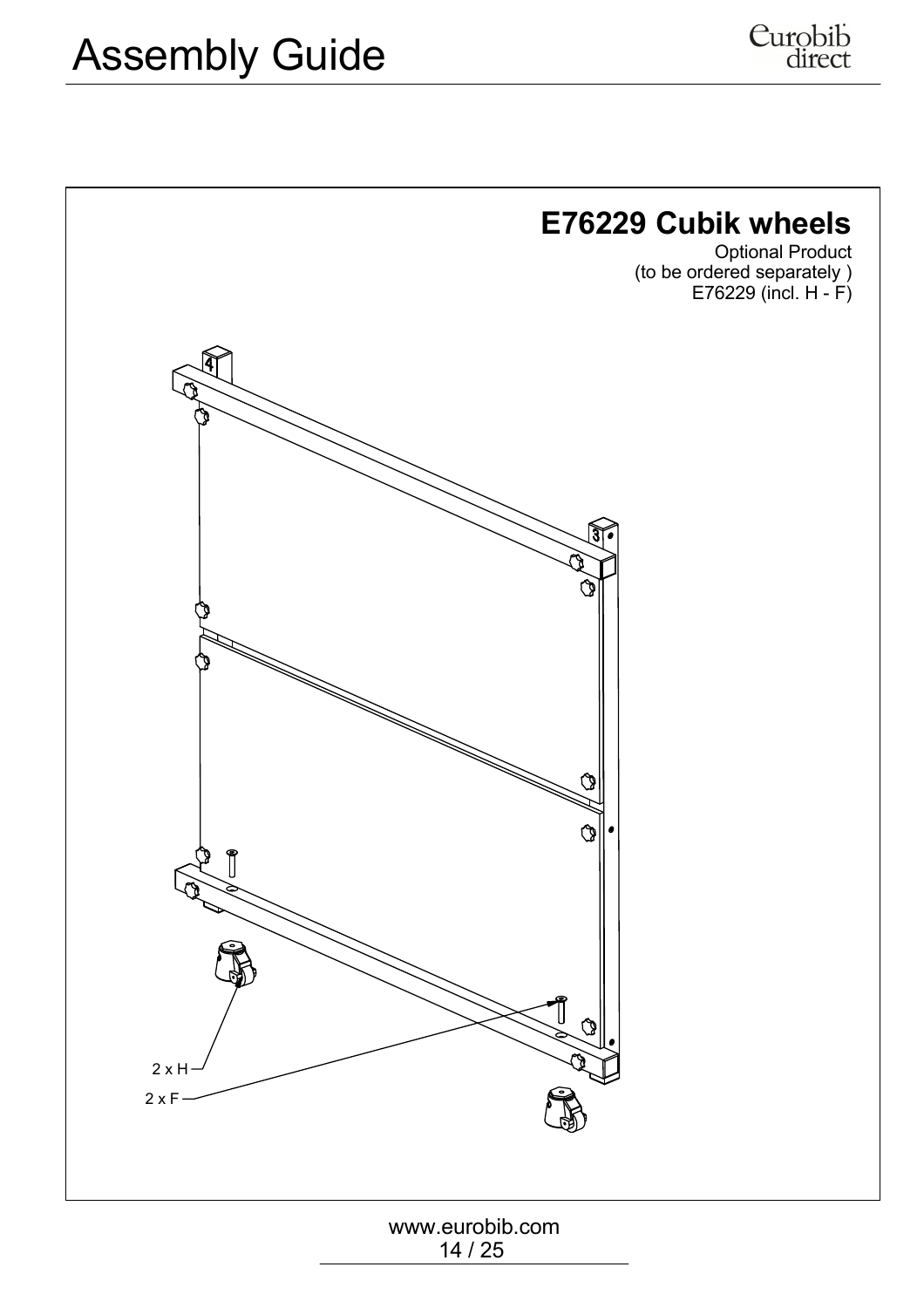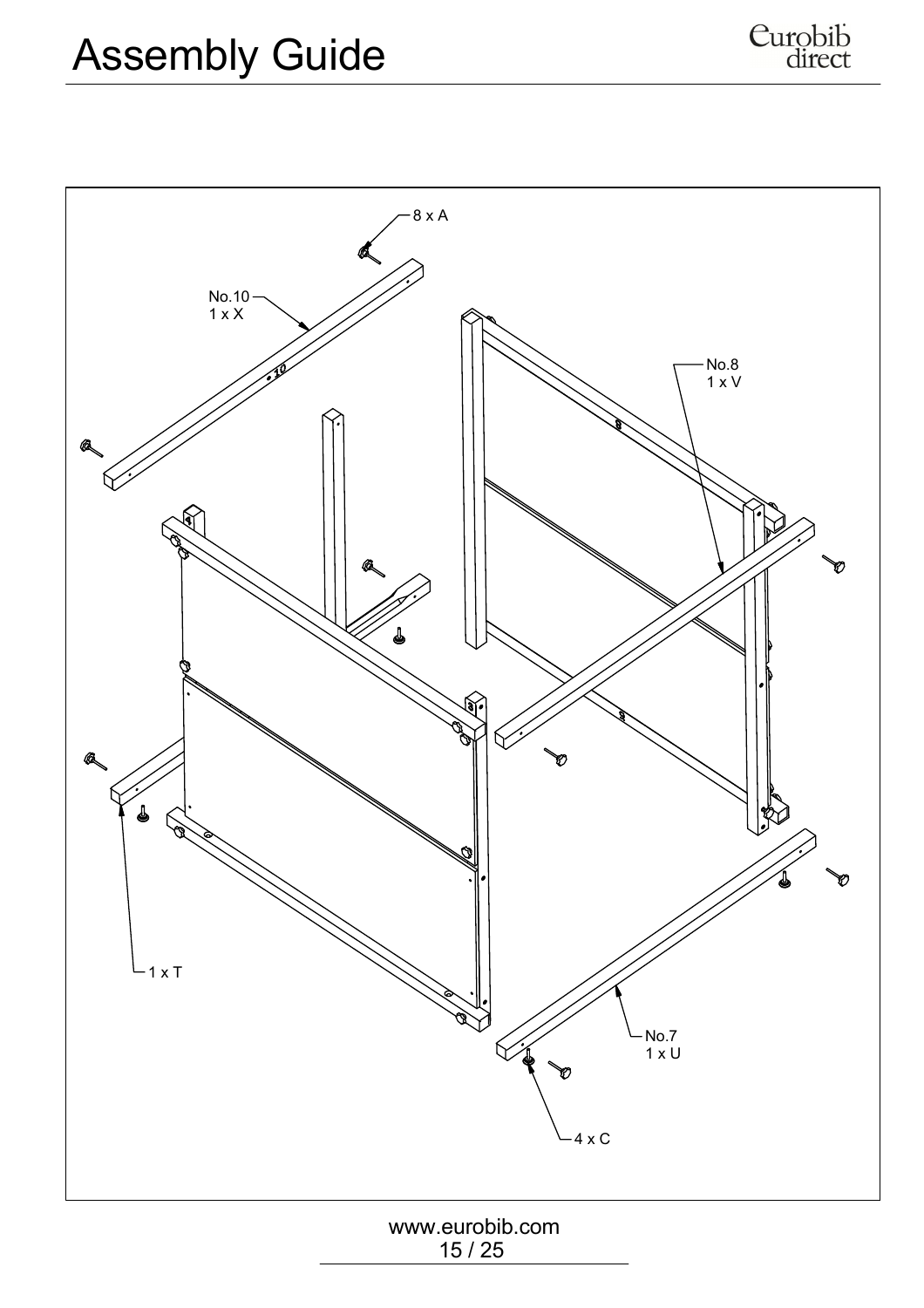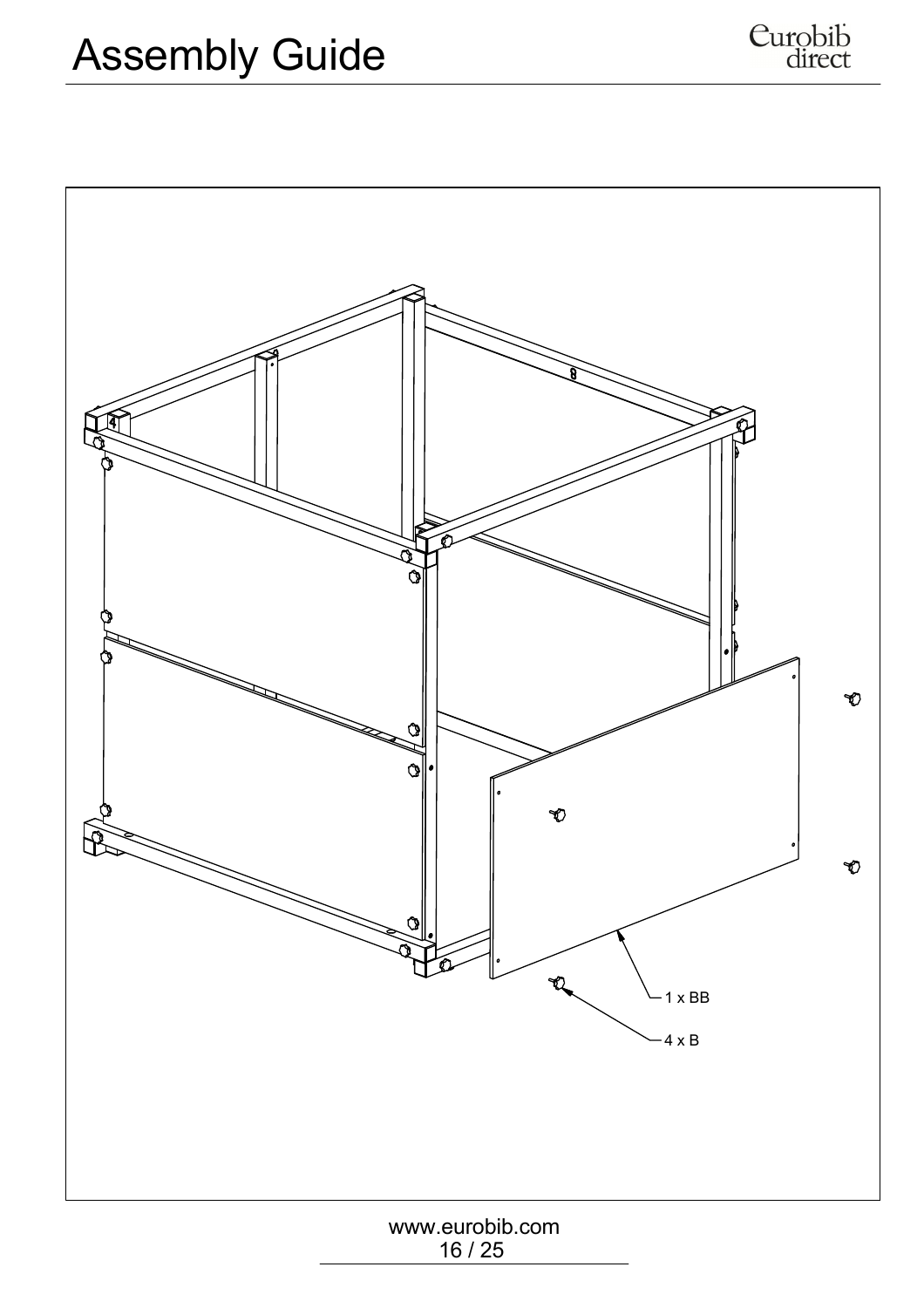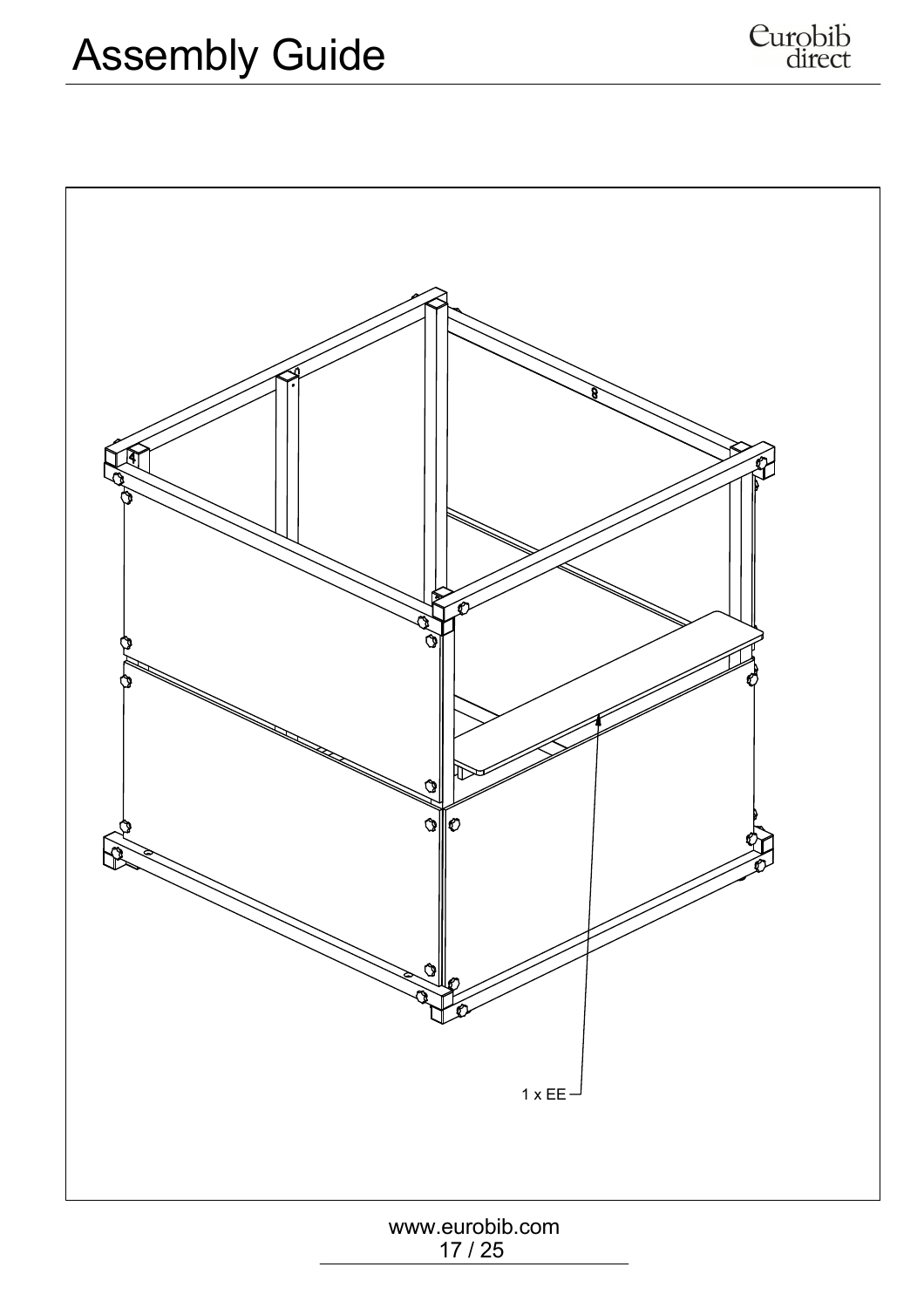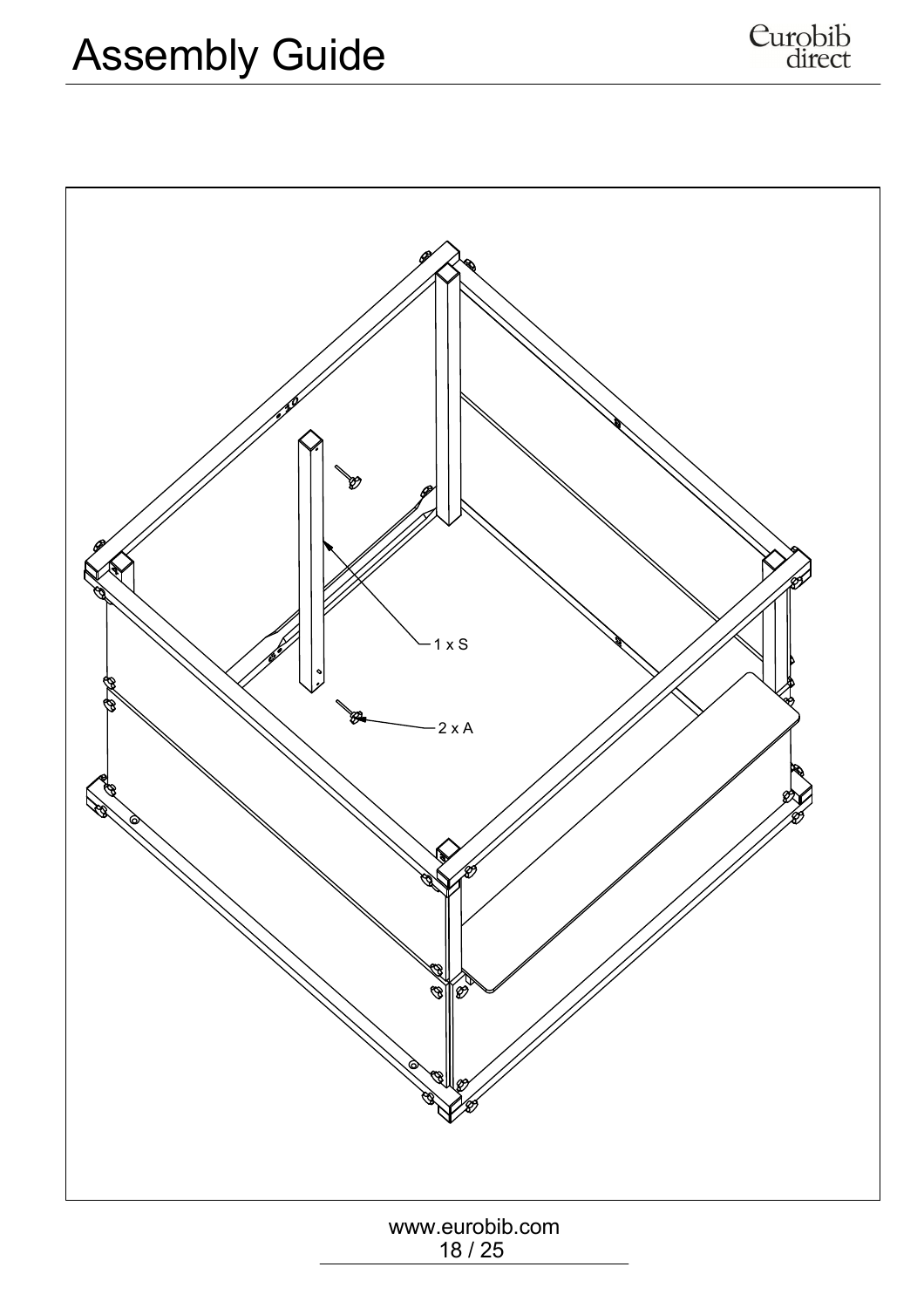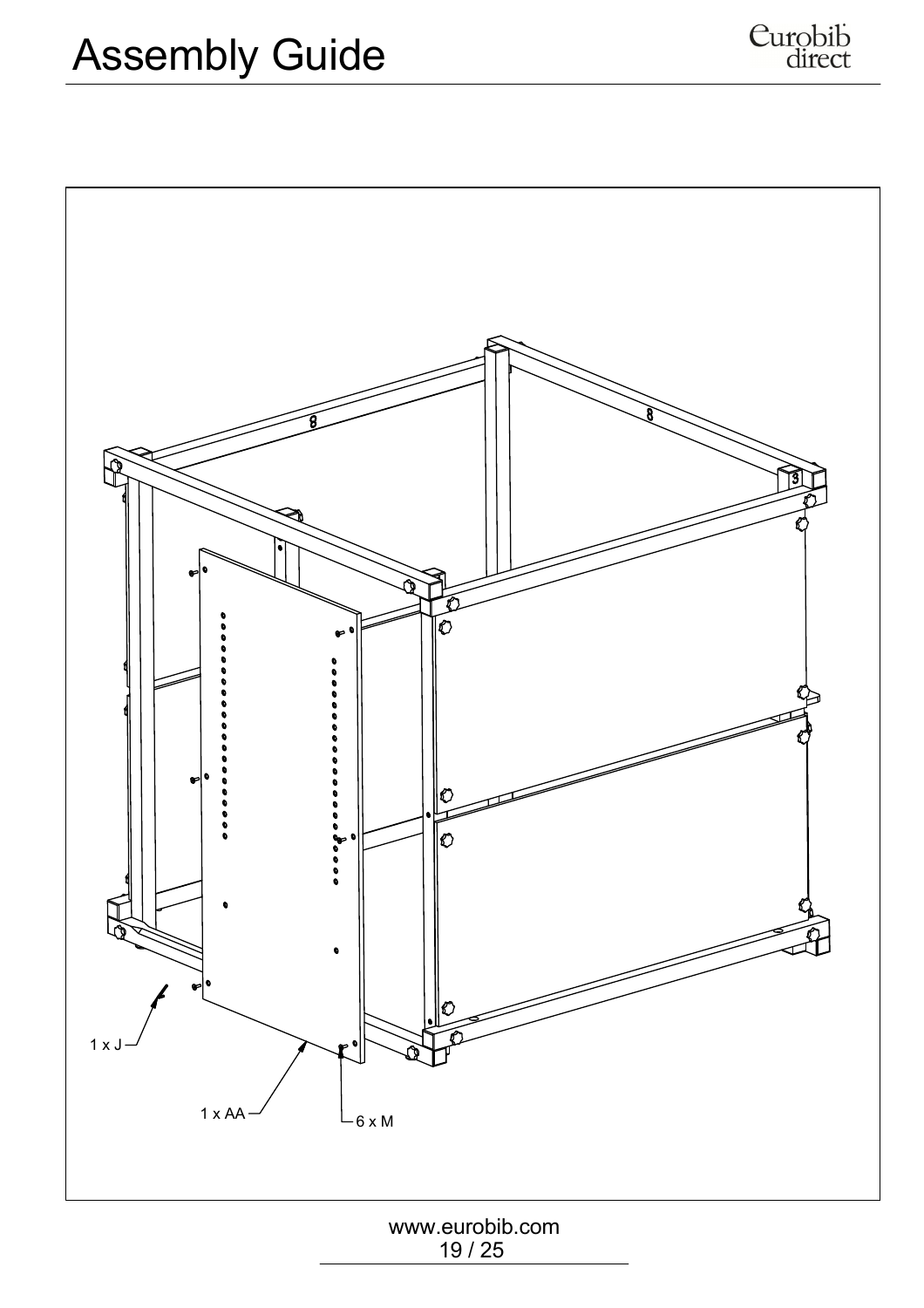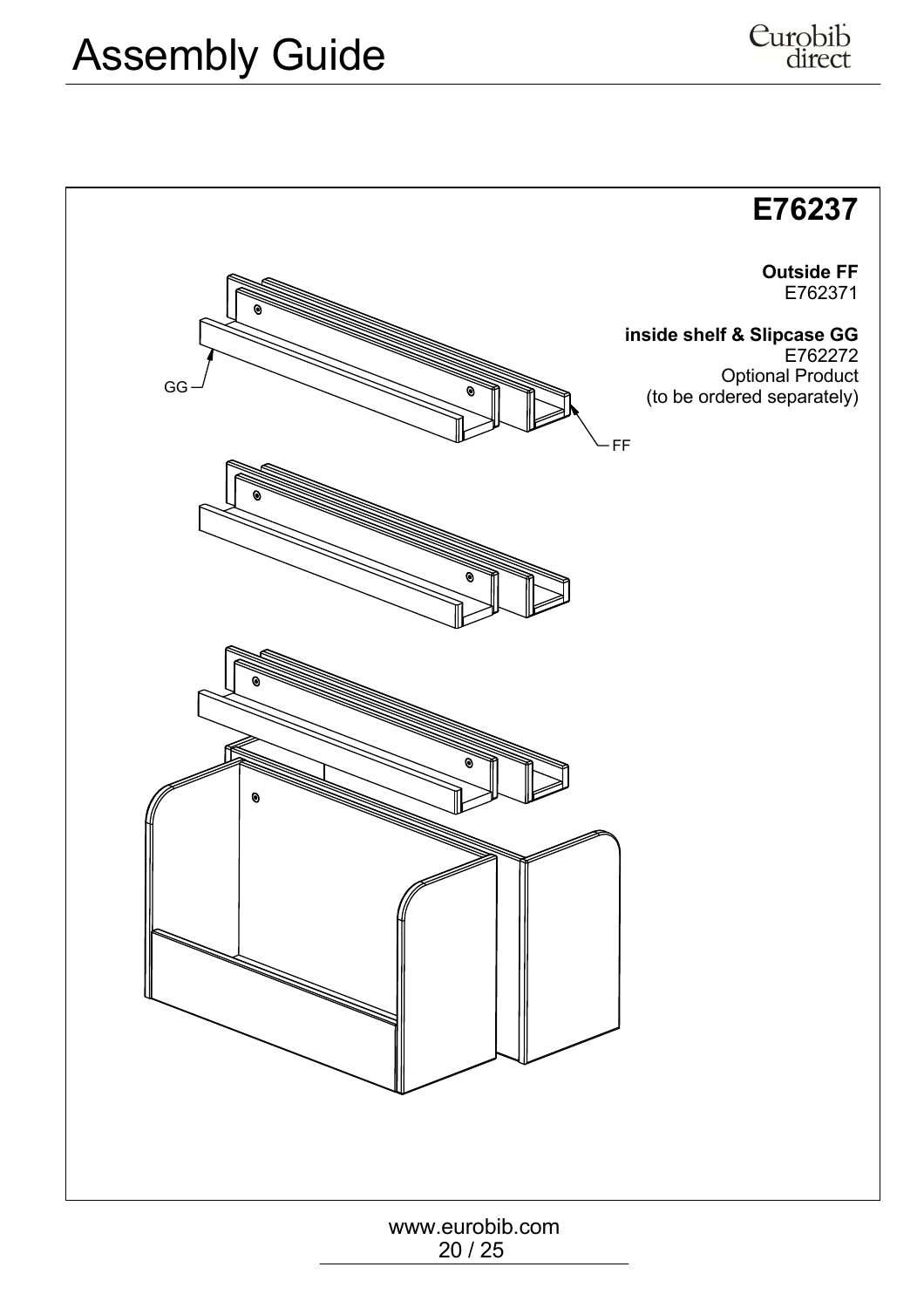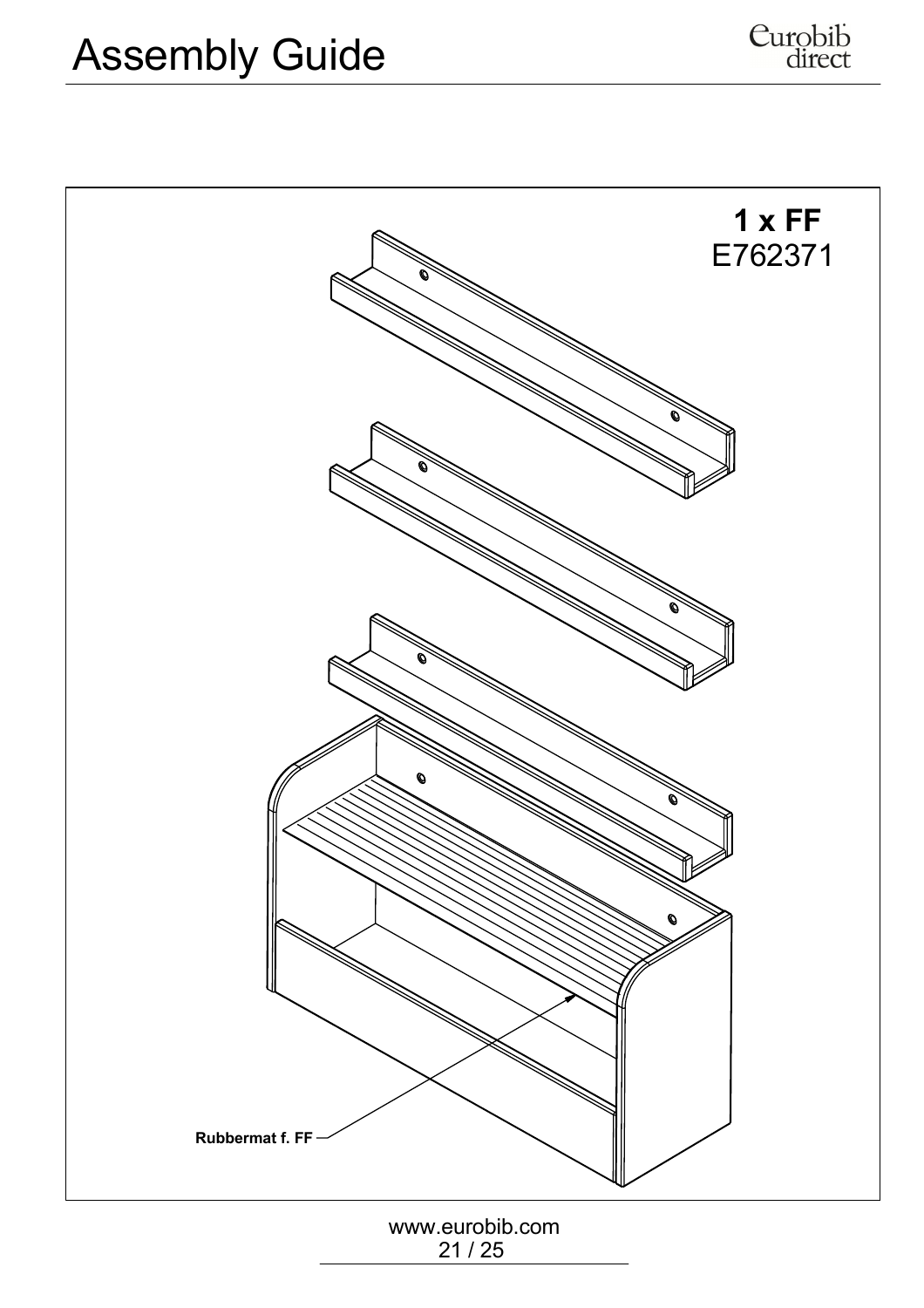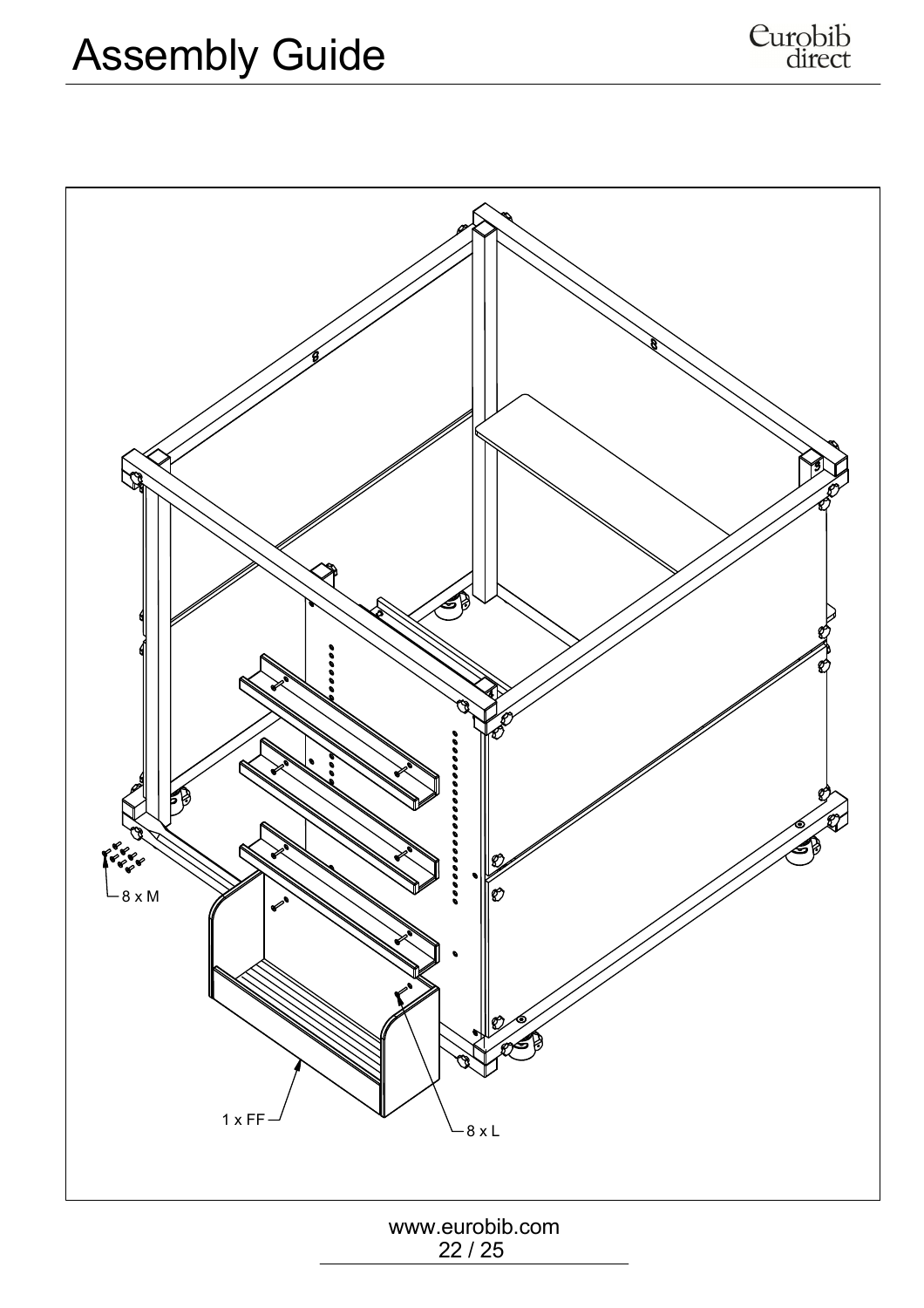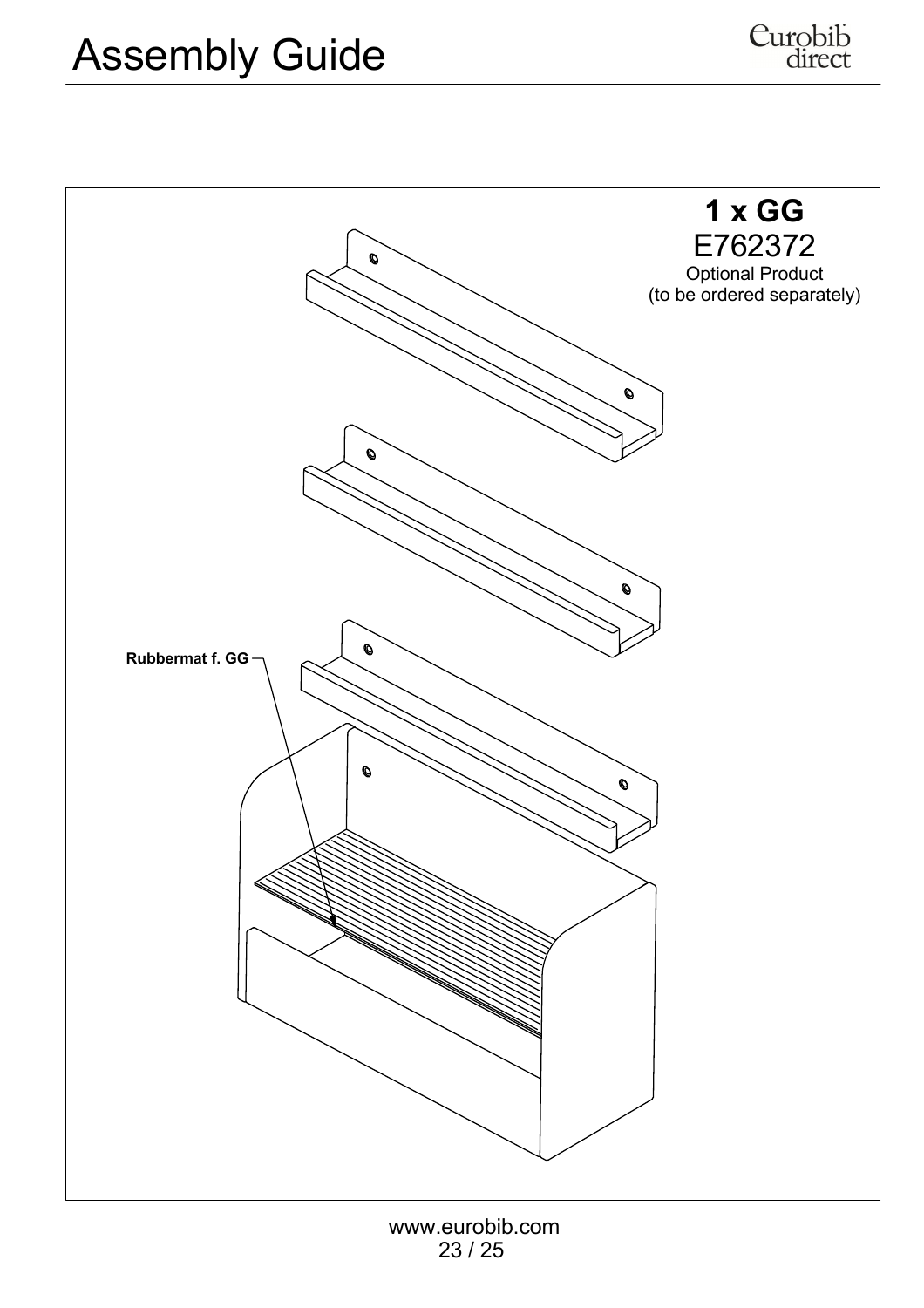